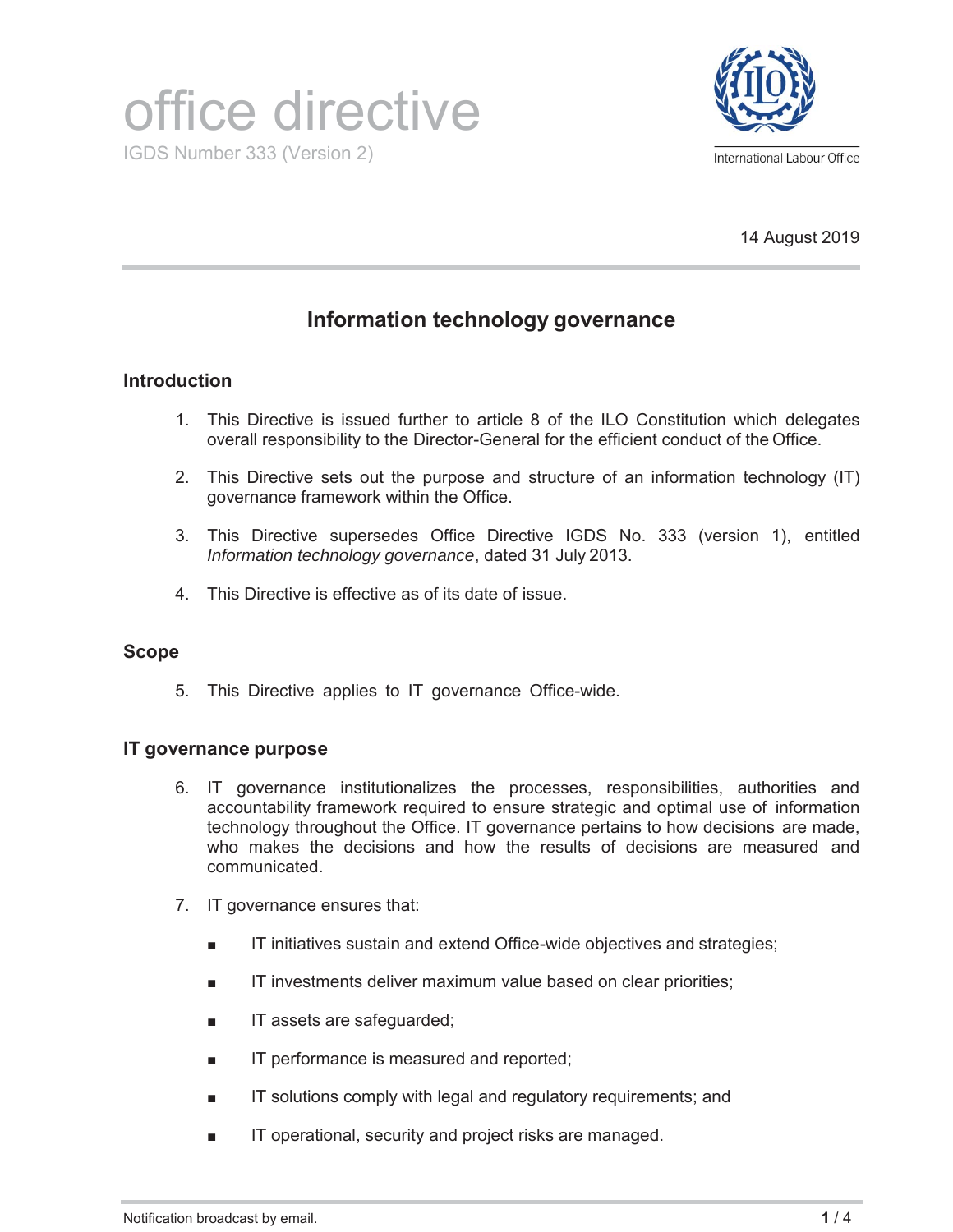8. IT governance decision domains include the following:

| <b>IT</b> principles | High-level statements on how IT will be used to improve<br>organizational performance.                                                                                 |
|----------------------|------------------------------------------------------------------------------------------------------------------------------------------------------------------------|
| IT projects          | Approval and prioritization of IT-related initiatives taking<br>into account an assessment of costs, benefits and risks.                                               |
| IT investments       | The top strategic IT opportunities and IT deficiencies that<br>need to be explored and/or mitigated.                                                                   |
| <b>IT</b> services   | The choice of IT services that best support the Office in<br>delivering on its strategies, outcomes and objectives,<br>including services delivered through the cloud. |
| <b>IT</b> policies   | The conditions, rules and practices that determine how IT<br>is to be utilized within the Office.                                                                      |

## **IT governance framework**

9. IT governance in the Office is directed and achieved through the following framework:



- 10. *Information Technology Governance Committee (ITGC):*
	- (a) The ITGC is the committee for IT governance which makes recommendations to the Director-General or his or her designated representative. Membership in the ITGC includes broad representation from headquarters and the regions.
	- (b) The ITGC is chaired by the Deputy Director-General for Management and Reform.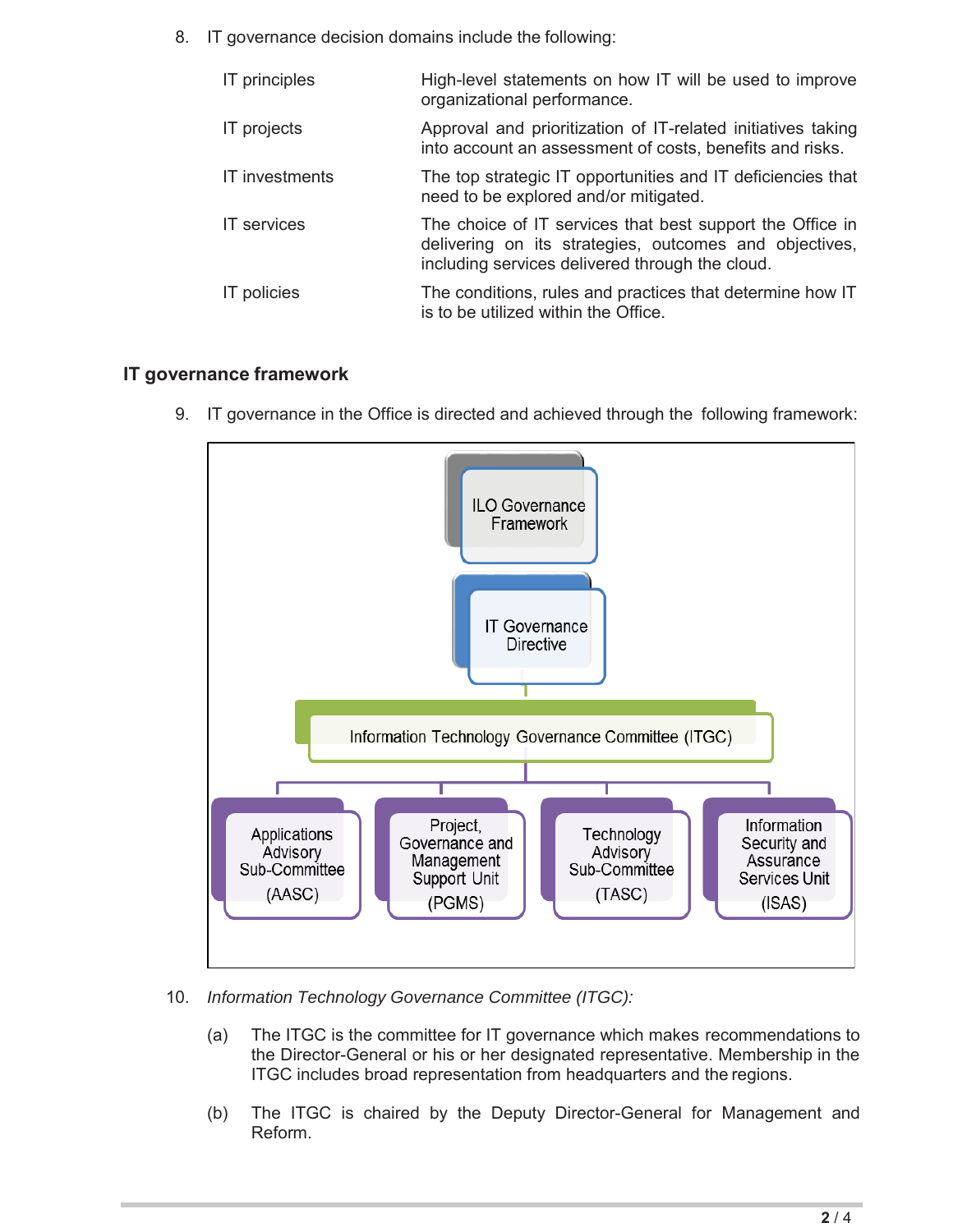- (c) The ITGC standing membership includes one Director from the Policy Portfolio as appointed by the Deputy Director-General for Policy; one Director from the Field Portfolio as appointed by the Deputy Director-General for Field Operations and Partnerships; one Director reporting to the Director-General as appointed by CABINET; and the Directors of HRD, FINANCE, PROGRAM, DCOMM and INFOTEC. Directors from other units are invited to participate as needed by the Chair.
- (d) Representatives of JUR and the IAO also participate in the ITGC as observers.
- (e) The Director of the Department of Information and Technology Management (INFOTEC) is the secretary of ITGC, supported by the INFOTEC Project Governance and Management Services unit (PGMS) which acts as the Project Management Office (PMO).
- (f) The list of members participating in the ITGC can be found on the INFOTEC public website.
- (g) Within the framework of the IT strategy adopted by the Governing Body and the approved programme and budget, the ITGC recommends Office-wide IT priorities, projects and resource allocation for major IT investments of strategic benefit to the Office.
- (h) The ITGC does not review every IT initiative in the ILO; rather those that are of strategic value and impact the entire Office. The full list of criteria used to qualify an IT initiative for review by the ITGC can be found on the INFOTEC public website.
- (i) The ITGC receives input and guidance from its advisory subcommittees to expedite and facilitate decision-making.

#### **IT governance advisory subcommittees**

- 11. *Project Governance and Management Services Unit (PGMS):* 
	- (a) reports to the Director of INFOTEC and provides input to the ITGC to facilitate selection, approval and prioritization of proposed IT investments and projects;
	- (b) works with other IT governance advisory subcommittees to systematically evaluate and formalize the business case behind IT-related project initiatives, including documenting and quantifying benefits, determining one-off and ongoing resource implications and identifying risks; and
	- (c) provides input to the ITGC on progress of approved IT-related projects in the ILO's portfolio and reports on critical issues or risks which could potentially jeopardize project delivery.
- 12. *Technology Advisory Sub-Committee (TASC):* 
	- (a) is an advisory subcommittee to the ITGC and reports to the Director of INFOTEC;
	- (b) reviews requests to implement new IT technologies within the Office to ensure that they comply with existing IT policies and architecture standards; provide measurable organizational value; align with Office strategies and objectives; and represent efficient and cost-effective use of technology. These include